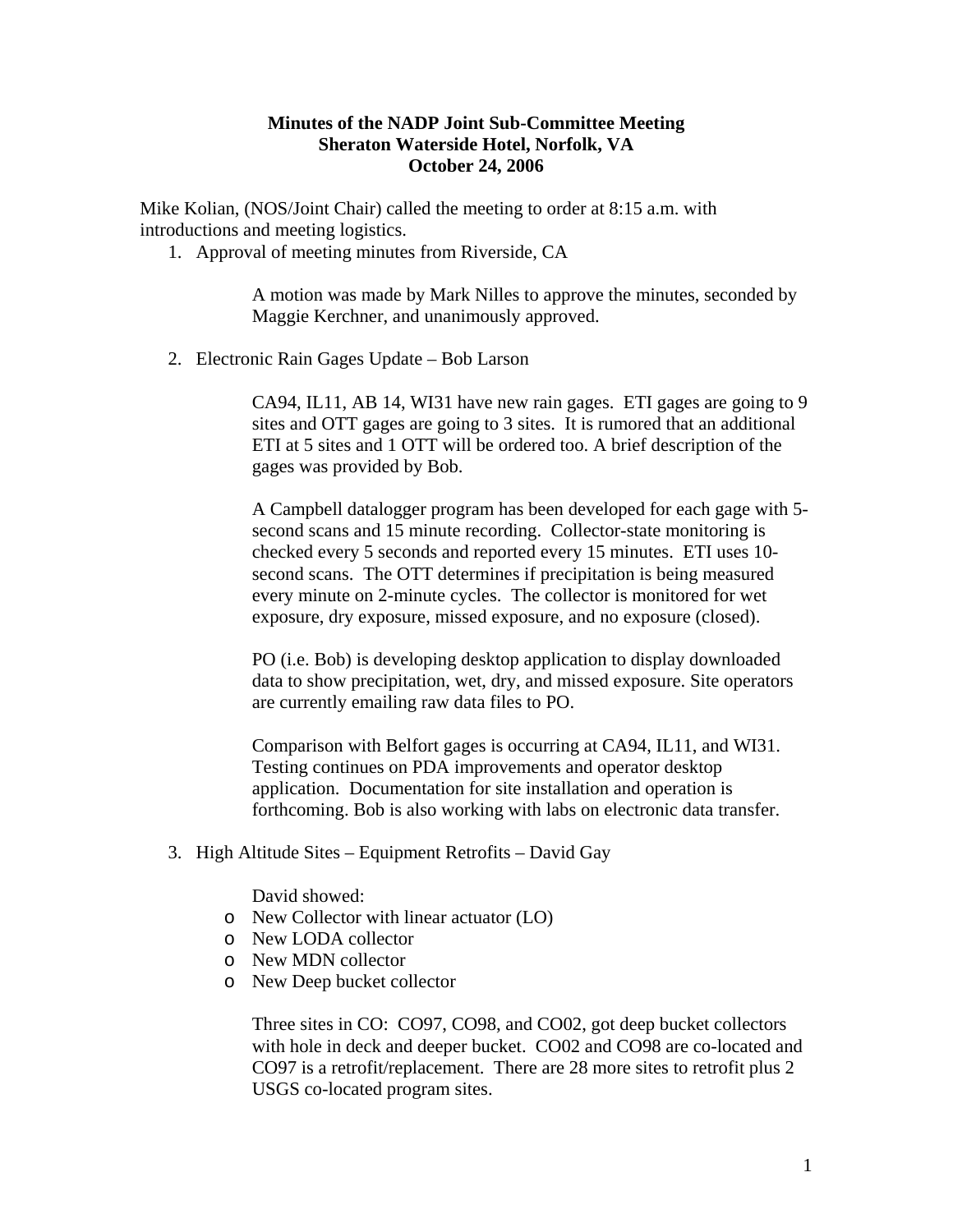4. 2006 CAL Review – Greg Wetherbee

Greg Wetherbee reported out on the External CAL Review which occurred mid-June 2006. A team of 5 participants plus Chris Lehmann performed the review. Noteworthy results are as follows:

The CAL is clean, efficient, organized, well equipped, following SOPs, staffed by well-qualified personnel, and doing an outstanding job for NADP.

The laboratory facilities and shipping/receiving space has been reconfigured for expanded use. CAL has improved data management using LIMS and sample and FORF bar-coding. CAL has new instrumentation and newly trained staff. Changes and improvements occurred simultaneously with network and sample load growth and inadvertent sample-analysis cost control.

## **Recommendations:**

- o Add1-2 FTE to allow cross training for backup of mission-critical functions
- o Consider changing sample-handling procedures (i.e. gloves).
- o Review policies for MDL calculation and significant figures for data reporting.
- o Acquisition of additional data for metals and anionic species from the ICPAES and IC instruments should be evaluated.
- o Track analytical instrument performance.
- o Annual QA Report 3 years behind schedule.
- o Improve data-management SOPs ("dumb down")
- o The CAL Work Plan is not a Statement of Work and should be less detailed and less dynamic. Changes to CAL protocols should be summarized in SOPs and the QAPP without precipitating the need to change the Work Plan.
- o Inadequate documentation of previous review responses/corrective actions warrants improved coordination with PO QA Manager
- o Building security personnel, samples, and other resources vulnerable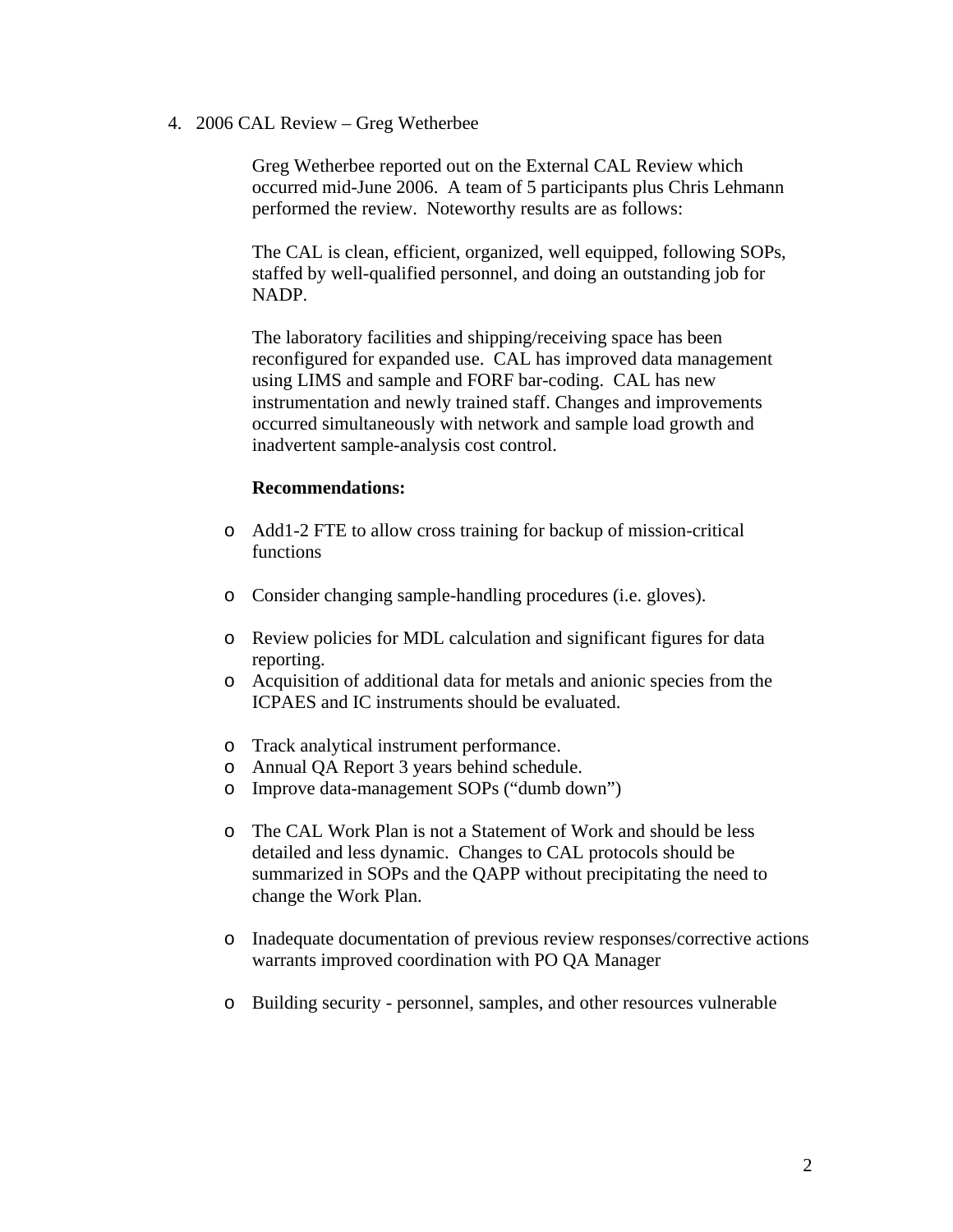- 5. 2006 CAL Review Response Karen Harlin
	- o CAL didn't actually "expand," but rather became more efficient. Space is being used more effectively.
	- o Time-sensitive positions do have backup, but QC and Site Liaison (oversight) does not have backup – impossible. Jane is working from home during medical leave. CAL is fully staffed, but does not have backup at the higher end of the wage scale. Jane Rothert has updated SOPs this summer.
	- o Sample handling is being reviewed to look at glove issue. Tracy Dombeck is looking at sample handling devices (tongues, etc.)
	- o MDLs-CAL reports MDLs to PO, and PO has to decide what to do with information. Users see "< DL", and PO uses half of value for averaging.
	- o CAL is doing ICP research on metals of interest in precipitation. CAL is taking field blank samples and trying to run background levels on Cd, etc. Tracy Dombeck has a poster on the other metals. CAL is evaluating IC to see what can be identified as "peaks of interest." Analysts will have to identify unusual peaks.
	- o CAL will compile instrument performance data.
	- o QA Report is 3 years overdue. Recommendation is to simplify QA report. Jane Rothert is working on it.
	- o Data SOPs have been revamped with respect to data validation and review. John Ingrum will incorporate suggestions.
	- o There are opportunities for improvement with the SOW/Work Plan document(s), and Karen and Van are working on it.
	- o Karen felt "blind-sided" by comment to document follow-up reports on lab reviews. She feels that documentation did occur.
	- o Building security is still a concern, but not resolvable through onsite security.
- 6. N-CON MDN Collector Intercomparison Study Results and Status Mark Nilles

Three-Phase evaluation studied:

1) Does new N-CON collector work?

2) Will the N-CON collector operate in a pseudo-network mode?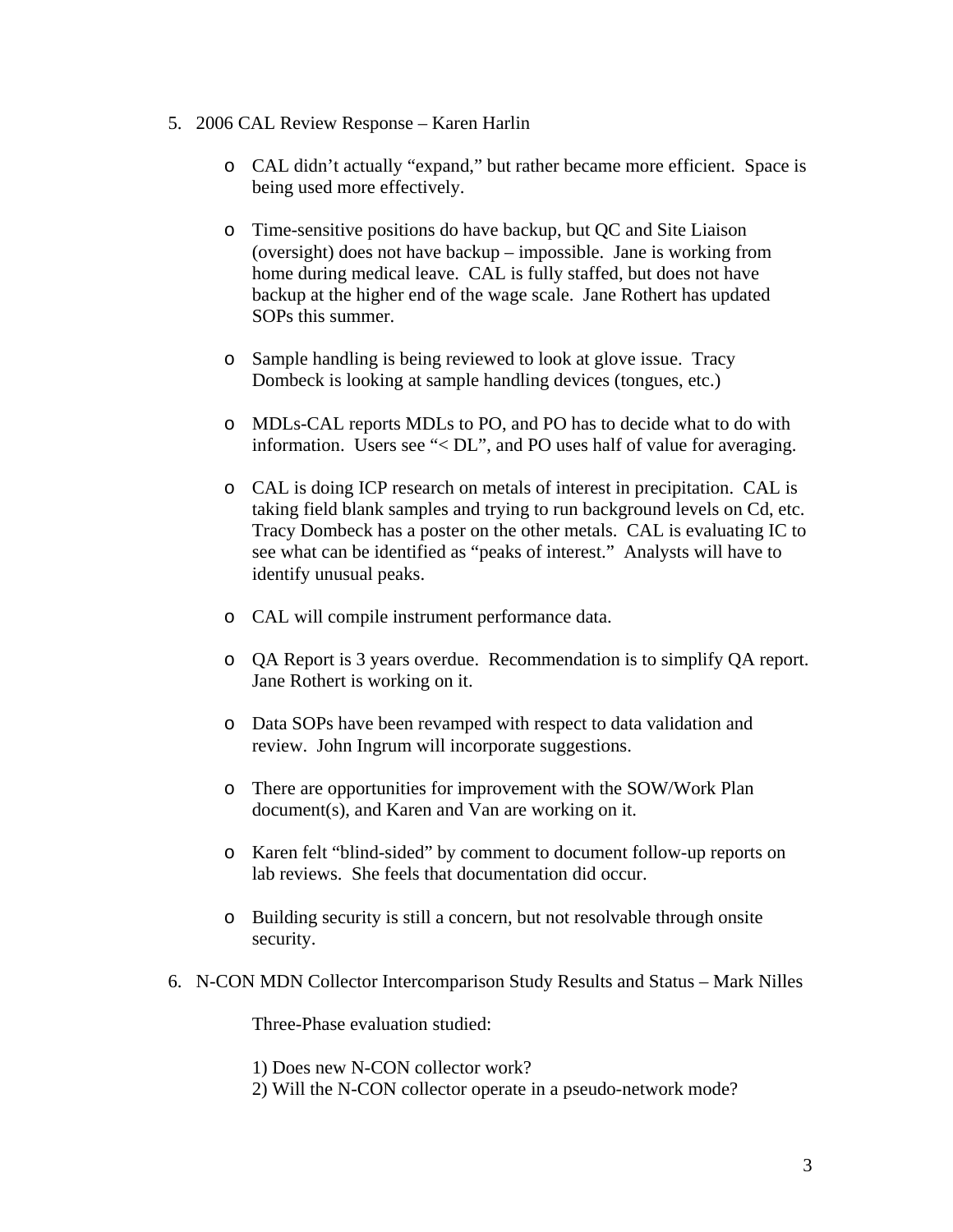3) How does the N-CON compare to Aerochem?

2001-03 USGS Urban Gradient Study used 4 collectors to obtain samples for study. It was easy to install, reliable, supports Teflon and PTGE bottles, data agreed with MDN collocated sites, and data made environmental sense. Problems included: large and heavy, heating/cooling systems, small area of wetted surface, and others…

N-CON Version II is: smaller, lighter, 4 arm control, better thermal control, lower power use, etc. There is good agreement between N-CON data and MDN ACM data.

2006 version of N-CON allows bottle height adjustment for different sized bottles. An optional heater and fan, plus a funnel ring heater added for extreme conditions are integrated with a max/min thermometer.

David Gay – Phase III intercomparisons were done 8/05 – 8/06 at WA18, VT99, and a Wisconsin Site. Uses a glass sample train. N-CON has better collection efficiency by 5 percent. Improved collection efficiency was observed for snow, but it is still insufficient. Higher Hg concentrations are observed in the N-CON except for WI36 site for snow. N-CON is open earlier for light precipitation, which is capturing more Hg and more precipitation. All 3 sites had greater total deposition calculated from N-CON samples.

Bob Brunette – Operator issues/feedback:

- o Less surface area on N-CON for splash.
- o Easier to install and locate on rough terrain with uneven surfaces.
- o Also easy to remove in case of impending doom (hurricanes).
- o Handles heavy snow loads.
- o Has extremely sensitive sensor.
- o Uses same sample train.
- o There are no major operational changes needed.
- o Has shorter thistle tube.
- o Easier procedure for sample handling/glassware change out.
- o Easier access to sample train.
- o Fan and heater controls are easy to understand and adjust.
- o It is easier to access and change out components (e.g. motor box, etc.)

Problems:

- o Insects trigger the sensor.
- o Extreme weather can overwhelm the heater.
- o The long-term durability is unknown.
- o WA18 has had no problems.
- o Most bugs worked out by USGS Urban Transect study.